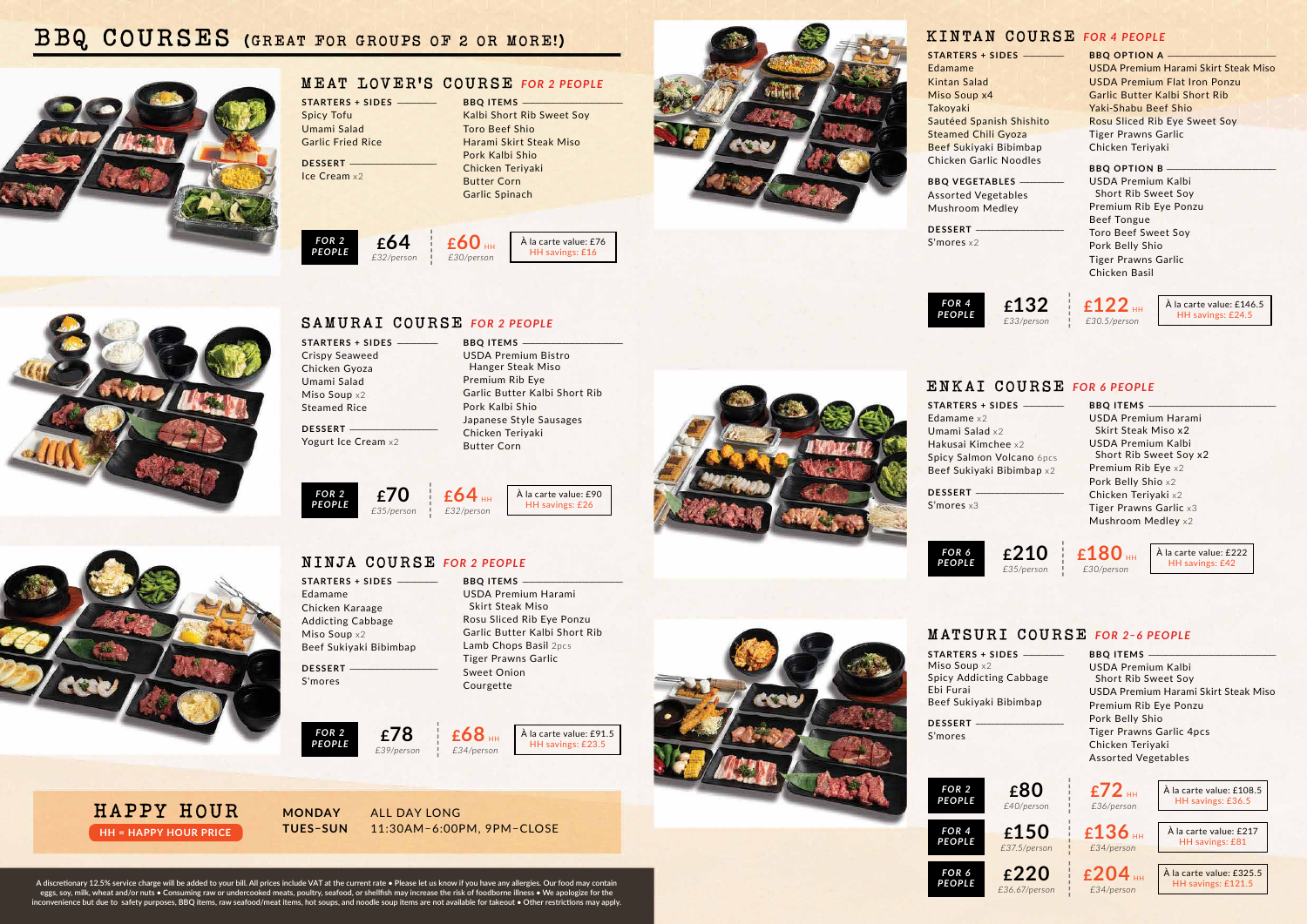



**£7 • £6** HH

Pepper Beef Bibimbap **£11 • £9** HH



Garlic Fried Rice **£7 • £6** HH

Steamed Rice **£2**





Chicken Garlic Noodles **£9**





Vegetable Garlic Noodles **£9**





Kintan Ice Cream Choose from Vanilla or Green Tea **£4**

S'mores 2pcs **£5**

Yogurt Ice Cream **£5 • £3** HH



Ice Cream Choose from Vanilla or Green Tea **£3**







**£7.5 • £5** HH





**£5 • £3** HH

Umami Salad **£5 • £3** HH

Seafood Tofu Chigae **£14** 



Tofu Chigae Ground Chicken / Pork / No Meat **£11**





Wakame Seaweed Soup **£3 • £2** HH



Egg Drop Soup **£3 • £2** HH



Miso Soup **£3 • £2** HH



# **DESSERTS**



# **RICE & NOODLES**



# **SALADS & SOUPS**



Spicy Tuna Volcano **£10 • £9** HH



**£8 • £7** HH



Volcano

Wakame Seaweed Salad

**£3 • £2** HH

Steamed Chili Gyoza **£6 • £5** HH





Takoyaki **£5 • £4** HH



Sautéed Spanish Shishito **£6 • £4** HH



Chicken Karaage Small Large **£6 • £4** HH **£10 • £7** HH

Addicting Cabbage **£5 • £3** HH

Chicken Gyoza **£5 • £3** HH

Addicting Cucumber

**£5 • £3** HH

Hiyayakko Cold Tofu **£4 • £3** HH







Ebi Furai **£6 • £4** HH

Spicy Addicting Cucumber



**£6 • £5** HH

Spicy Tofu **£5 • £4** HH

French Fries **£4 • £3** HH





Crispy Seaweed **£2 • £1** HH



Vegetable Spring Rolls

**£4 • £3** HH



**£6 • £4** HH





# **APPETISERS**



**A discretionary 12.5% service charge will be added to your bill. All prices include VAT at the current rate • Please let us know if you have any allergies. Our food may contain eggs, soy, milk, wheat and/or nuts • Consuming raw or undercooked meats, poultry, seafood, or shellfish may increase the risk of foodborne illness.**

**MONDAY** ALL DAY LONG **TUES–SUN** 11:30AM–6:00PM, 9PM–CLOSE